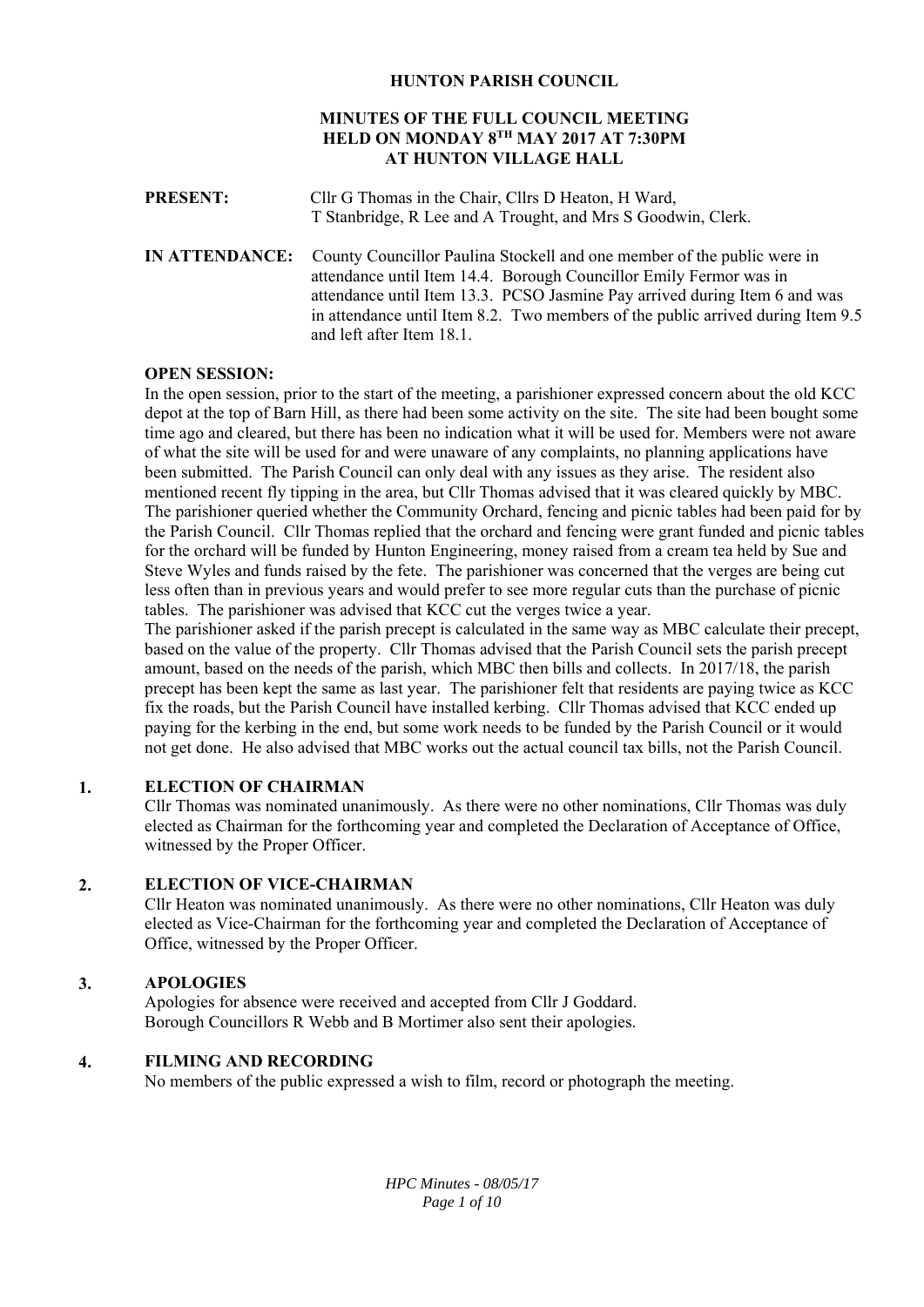#### **5. COUNCILLOR DECLARATIONS**

#### **5.1 Declaration of Interests**

There were no councillor declarations.

#### **5.2 Dispensations**

There were no requests for dispensations.

#### **6. MINUTES OF THE FULL COUNCIL MEETING HELD ON 20TH MARCH 2017**

The minutes of the meetings held on  $20<sup>th</sup>$  March 2017 had been previously distributed. The Chairman signed off the official copy of the minutes, following an amendment of Item 10.2 to include Cllr Lee.

#### **7. MATTERS ARISING FROM PREVIOUS MINUTES NOT INCLUDED IN THE AGENDA**

Item 10.2 – The Police & Crime Commissioner has not responded yet regarding the lack of police response to road traffic incidents.

Item 10.4 – The Annual Parish Meeting has been advertised and invitations sent to speakers.

Item 10.5 – Cllr Heaton has drafted an Emergency Plan. A copy was distributed to Members. The Plan will be included on the agenda for the next Parish Council meeting.

Item 11.1 – The 2017 KALC Membership Survey was completed and submitted.

#### **8. POLICE & COMMUNITY WARDEN**

#### **8.1 Police**

PCSO Jasmine Pay introduced herself as the PCSO covering Hunton, Coxheath, Linton, East Farleigh and West Farleigh. PCSO Pay provided the crime report for the period 20<sup>th</sup> March to 4<sup>th</sup> May 2017: 24/03/17 – Burglary (tools stolen, ongoing investigation) – Hunton Hill

22/04/17 – Public order (arrests made) – Hunton Village Hall, West Street

22/04/17 – Criminal damage (wing mirror forced off police car, ongoing investigation) – Hunton Village Hall, West Street

 $02-03/05/17$  – Theft (gate removed and stolen, no lines of enquiries) – Hilltop

Gate removal (as at Hilltop above) is quite a regular occurrence. PCSO Pay will be working on crime prevention, including the organisation of a crime prevention event. The CCTV footage was reviewed following the incidents at the Village Hall, but could not help on this occasion. However, arrests were made on the night of the incidents. PCSO Pay has asked Kathy Reid to let her know of any big events being held at the Village Hall, such as teenage birthday parties, so she can drive by and provide a police presence. Cllr Heaton stated that many places have banned hires for teenage parties as trouble can occur when they are publicised on social media. PCSO Pay suggested burning CCTV footage to a DVD, rather than a memory stick, as the police prefer that method and can provide a faster turnaround. The Village Hall Committee will discuss this and the Clerk will contact Q-Tec Solutions to find out if it is possible. ACTION: CLERK

Cllr Lee suggested use of the Hunton Herald for advertising the crime prevention evening and Cllr Trought suggested that the police could have a display at the Hunton Fete.

#### **8.2 Community Warden**

Adam McKinley was unable to attend the meeting.

#### **8.3 Huntonwatch**

Steve Wyles of Huntonwatch has provided the following update: We have now met the new PCSO (Jasmine Pay) and will endeavour to build up the good working relationship with her that we have had with our previous PCSOs. There are several things to report this time:

1) We were made aware of a private party at the village hall 'getting a bit out of hand' with the need for a police presence. Whilst we have not been made privy to the details, we put the PCSO in contact with Kathy to view CCTV footage of the evening as there were reports of police searching the playing

> *HPC Minutes - 08/05/17 Page 2 of 10*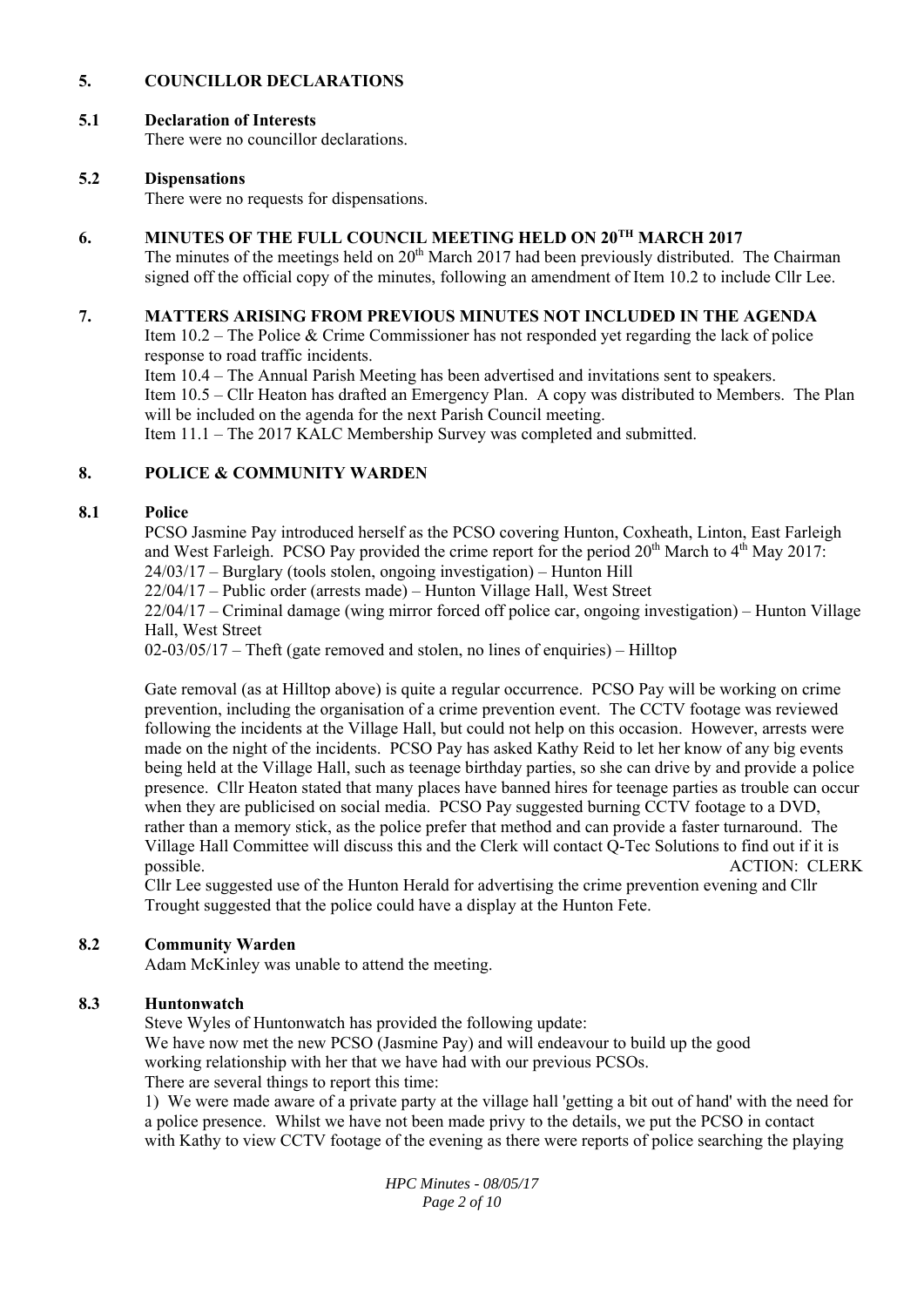field. We were unable to help with this as we still do not have a key to the hall, nor access to the monitor and USB splitter - and we understand that the lockable cupboard has still not been moved. 2) There have been numerous reports of vehicles seen in the village under suspicious circumstances. One vehicle has been reported at the scene of an attempted theft of garden tools and again some weeks later at an attempted theft of dogs from a farm. A second, with no index on front or rear, has been seen cruising around the village and paying particular interest to some properties. Strangers have also turned up 'lost' on private property and when challenged have made a quick retreat. All have been reported to the police.

3) Builders equipment was stolen from a property in the Hunton Hill area.

4) We have assisted in the search for dogs that escaped from a property in the Lughorse Lane area, now safely back at home, reported livestock trapped in stock fencing and helped get a couple of escaped piglets back into their field.

Membership numbers have changed very little and the network continues to work well in keeping Hunton informed.

Cllr Trought advised that the issue of reviewing CCTV footage will be on the agenda of the next Village Hall Committee meeting. All Members thanked Steve Wyles for his report and all his hard work with Huntonwatch.

#### **9. LOCAL COMMUNITY**

#### **9.1 King George V Playing Field**

No further King George V Playing Field Committee meetings have been held since the last Parish Council meeting. Angela Baptie has recently resigned from the Committee and will be replaced by Colin Slattery from the Bowls Club. The new pedestrian gate to the field was fitted on  $8<sup>th</sup>$  May. The date of 15<sup>th</sup> May was suggested for training on use of the defibrillator, but the trainer has not responded. The next Playing Field Committee meeting will be held on  $10<sup>th</sup>$  May 2017.

#### **9.2 Hunton Village Hall Committee**

The next Village Hall Committee meeting is not until 23<sup>rd</sup> May 2017, so no update provided.

#### **9.3 Hunton Primary School**

Cllr Trought reported that she visited the school to discuss an offer made by David Hubble to the school to lease some of his land near West Street for car parking. Cllr Trought found that the school does not want to put something in place which residents do not want and it is not a priority for the school at present. Members agreed that the Parish Council should not be involved until the school asks for advice. There is no news yet on a new headteacher.

Cllr Ward is meeting a class teacher soon with a view to some of the school children writing reports for the Hunton Herald.

The 20mph flashing signs have been installed. In addition, County Cllr Stockell is hoping to get some roundels painted on the road.

#### **9.4 Tree & Pond Warden**

The Tree & Pond Warden, Mike Summersgill, is unable to attend the meeting, but has said that the remedial tree work was carried out satisfactorily to contract by Tregoning's Trees on 27<sup>th</sup>/28<sup>th</sup> March. He is still awaiting comment on the condition of the Turkey Oak near the cricket pavilion.

#### **9.5 Hunton Village Club**

The Village Club Committee has discussed the idea of erecting a bus shelter outside the Club, but had decided against it due to the pre-existing bus stop 50 yards away being well-used, the amount of traffic parked in the area at school drop off/pick up times and the work which would be involved in opening out the front of the Club.

#### **10. APPOINTMENT OF COMMITTEES**

Members **Agreed** to the following Committee arrangements for the forthcoming year:

Planning Committee – a minimum of three Councillors.

*HPC Minutes - 08/05/17 Page 3 of 10*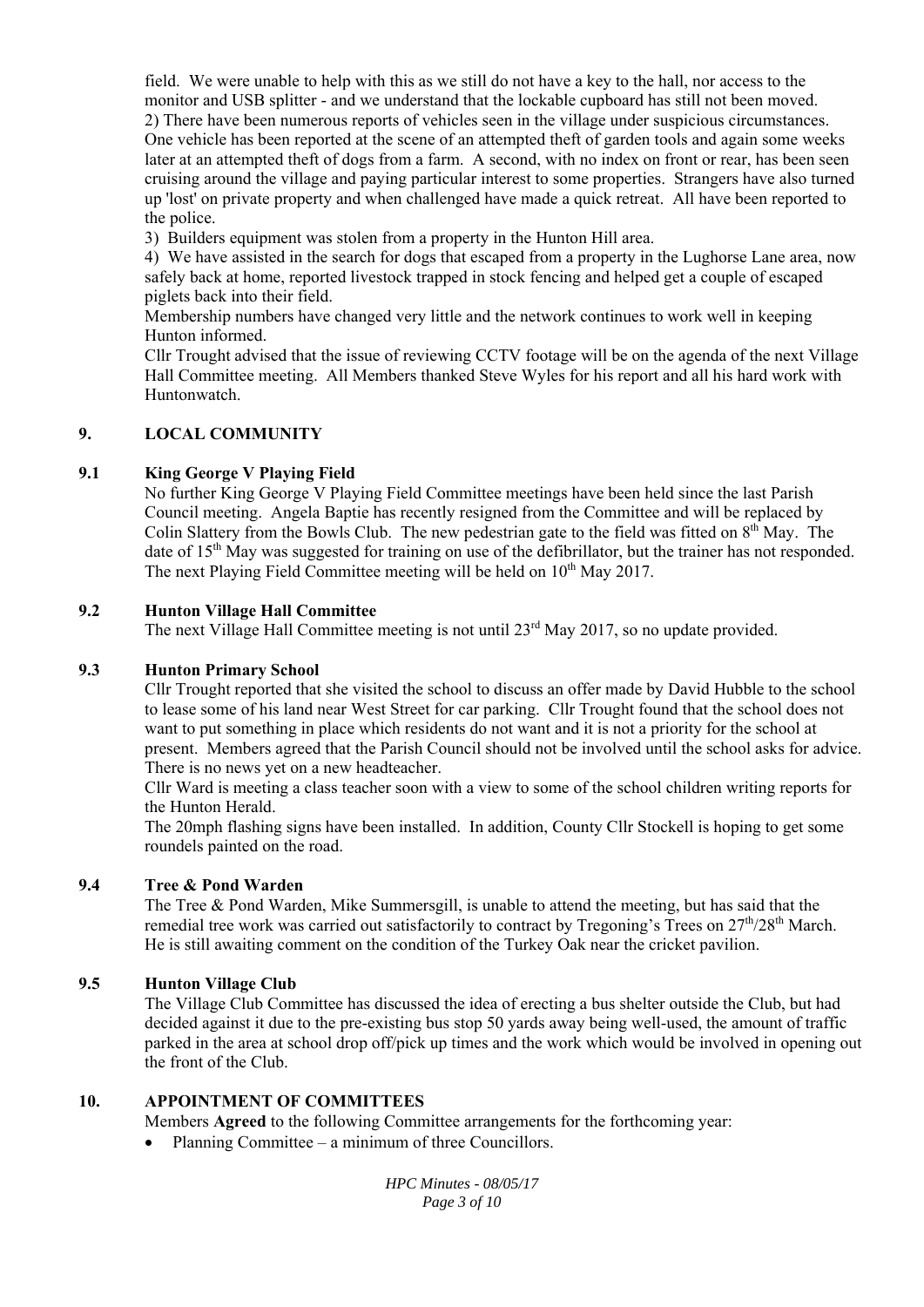#### **11. COUNCIL REPRESENTATIVES**

Members **Agreed** to the following appointments for the forthcoming year:

- KCC Highways Cllr Goddard and Cllr Lee
- KALC Area Committee Cllr Thomas
- Policing matters Cllr Trought and Cllr Heaton
- Hunton Primary School Cllr Trought
- Representative Trustees of the King George V Playing Field Cllr Heaton and Cllr Stanbridge
- Parish Plan Steering Committee Cllr Trought, Cllr Heaton, Cllr Stanbridge and Cllr Thomas

Members **Agreed** to the following Parish Council responsibilities:

- Footpaths and ditches Cllr Heaton (primary) and Cllr Goddard (secondary)
- Road conditions and speed limits Cllr Goddard (primary) and Cllr Lee (secondary)
- $\bullet$  Speedwatch Cllr Ward
- Hunton Parish Plan/Neighbourhood Plan Cllr Trought
- Events and communications Cllr Ward
- Planning issues and consultations Cllr Thomas
- Liaison with KALC, MBC and other external bodies Cllr Thomas
- Utilities (broadband, water, electricity) Cllr Stanbridge

#### **12. APPOINTMENT OF INTERNAL AUDITOR**

Members **Agreed** to appoint Lionel Robbins as the Internal Auditor for the forthcoming year.

#### **13. COUNTY & BOROUGH COUNCILLORS**

#### **13.1 County Councillor**

County Cllr Stockell has already circulated her annual report. The biggest issue KCC is facing is the rising cost and demand of Adult Social Care and Children's Services. All street lighting is being converted to LED technology. Lorry parking is a big issue, so a lorry park in the Dover/Folkestone area will hopefully make Operation Stack an issue of the past. The Lower Thames Crossing is likely to result in another tunnel under the Thames.

Cllr Stockell's Combined Members Grants have assisted projects in Hunton (for example, to the Cricket Club), but further applications are encouraged from Hunton as the grant scheme will continue with a pot of upwards of £25,000 per year. Cllr Trought stated that the Village Club could do with some assistance. Cllr Stockell has been the Deputy Cabinet Member for Education, schools can also apply for grants. There will be a permanent 20mph speed limit outside all schools in Cllr Stockell's division. Cllr Thomas advised that a meeting had been held with Susan Laporte of KCC Highways to discuss measures to slow traffic down in the village. Cllr Thomas noted that the political balance has changed at KCC, following the elections. UKIP now has no seats and Labour and the Lib Dems both lost seats. Cllr Stockell will be attending the Hunton Fete on  $17<sup>th</sup>$  June.

#### **13.2 Borough Councillors**

Borough Cllr Fermor informed Members that the enforcement issue at Amsbury Farm is third on the priority list at MBC. Planning Enforcement has been an issue.

Cllr Fermor advised Members to consider how s106 money could be spent, for example on highways, if the Wares Farm planning application is approved by MBC. Members **Agreed** to include it as an item on the next Planning Committee meeting agenda. ACTION: CLERK Cllr Fermor is working with Cllr Ward to obtain 10,000 signatures for the railway petition.

#### **14. PARISH COUNCILLORS**

#### **14.1 Liaison with External Bodies**

Cllr Thomas has been involved in CPRE work. KALC has been putting in a lot of work regarding the Maidstone Local Plan, but MBC is not listening.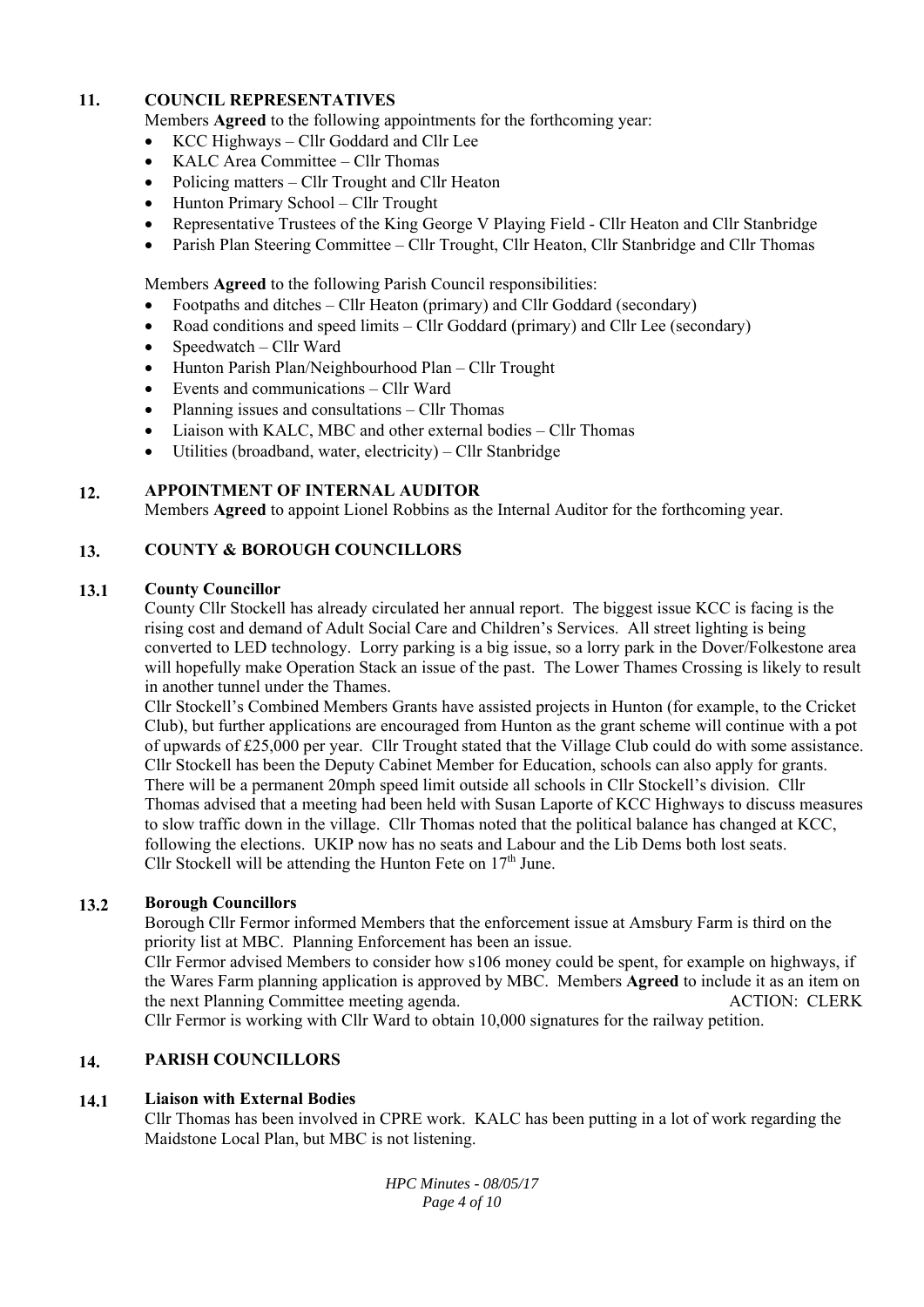#### **14.2 Footpaths and Ditches**

Cllr Heaton reported that footpath KM164, discussed at the last meeting, has been reported to KCC PROW as a stile is dangerous (it should be a gate) and the signage for a detour is misleading. Cllr Heaton will spray the permissive footpath when the weather conditions are right.

#### **14.3 Highways**

Cllr Goddard was unable to attend the meeting, but has provided the following report:

- A meeting was held with Claire Chewter and Susan Laporte on  $19<sup>th</sup>$  April outside Hunton Primary School. The 20mph scheme funded by Paulina Stockell outside the school is now operational. The lights will flash outside the school at school times. Susan suggested a survey through TESC regarding possible solutions to reduce speed outside the school. The proposed dished channel outside the school has been cancelled and curb stones will be installed instead. Cllr Goddard will follow up on the survey and curb stones.
- A "SLOW" sign has been requested for the entrance of Bensted Close to prevent any children being injured while they play in the close. Vehicles enter the close too fast so the residents want to deter them. Claire Chewter raised this as an enquiry and it has been routed through Schemes, Planning and Delivery Team to assess.
- The application form has been prepared and email support obtained to make the TRO application to move the 7.5T sign on East Street. The cost of the application is £1,200 and the cost to physically move the sign will be £300. Clive Baxter has offered to contribute towards the cost of moving the sign. Members **Agreed** that a cheque should be written for £1,200 to KCC for the TRO application.
- There have been no Lorrywatch sessions since  $20<sup>th</sup>$  March. HGVs continue to use East Street. Cllr Ward advised that, since the middle of September 2016, there have been 94 reports of traffic incidents by residents, 76 of which involved HGVs. Cllr Ward will email the traffic incidents report to Members when it has been updated. ACTION: CLLR WARD

#### **14.4 Speedwatch**

Cllr Ward reported that three Speedwatch sessions are planned for May. One has already been undertaken, there will be a session on the  $11<sup>th</sup>$  and another on the  $15<sup>th</sup>$ . A planned session on the  $24<sup>th</sup>$  has been cancelled. A call for additional volunteers was placed in the Hunton Herald, but no one has volunteered.

Cllr Heaton advised that in Etchingham, Surrey there are signs stating it is a Speedwatch area and two people stand with a speed gun and high-vis jackets, which would be more effective. Cllr Ward stated that Speedwatch is supposed to be educational, the sign shows the speeds the vehicles are travelling.

#### **14.5 Hunton Parish Plan/Neighbourhood Plan**

The Neighbourhood Plan is on hold for now.

#### **14.6 Communication & Events**

Cllr Ward reported that Cllr Trought has designed a poster to advertise the Annual Parish Meeting at four locations in the village. The cheapest option for weather-proof posters is plastic banner material at a cost of £10 each. Members **Agreed** that the posters should be ordered. ACTION: CLLR WARD

#### **14.7 Planning Issues and Consultations**

Cllr Thomas reported that the Planning Inspector has written his interim report on the MBC Local Plan, following which MBC has produced amendments to its policies. The biggest issue is Woodcut Farm near Junction 8 of the M20. A few officers and borough councillors seem determined to build on this site. The MBC Planning Committee turned down a developer's application, the developer subsequently appealed, so the enquiry is likely to take place in October. A fortnight ago the Planning Officer proposed that the Planning Committee's reason for refusal of the application should not be defended at appeal, but the proposal was defeated 8:5 by members. The Planning Referrals Committee will consider it on  $11<sup>th</sup>$  May. It may go to judicial review.

> *HPC Minutes - 08/05/17 Page 5 of 10*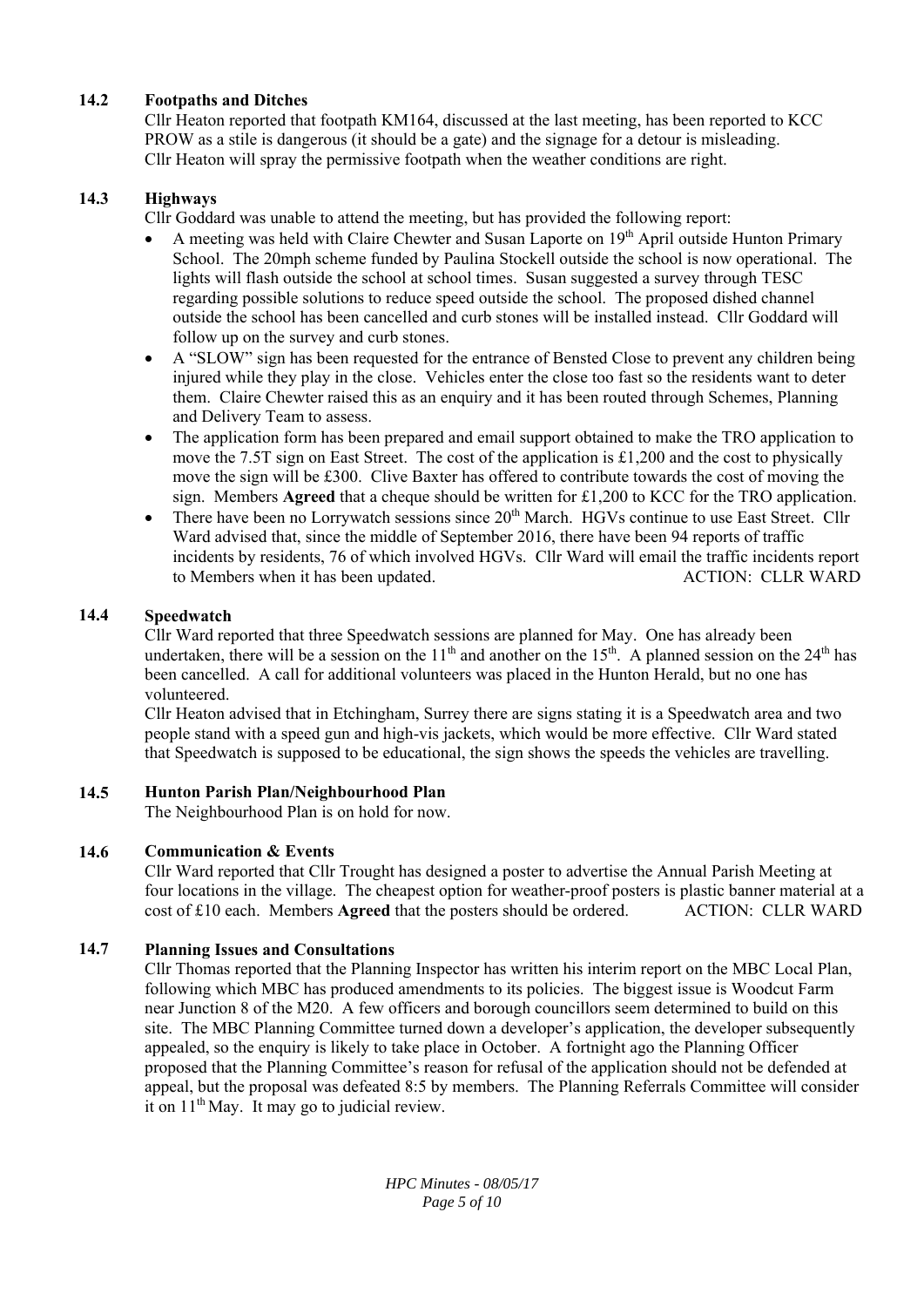#### **14.8 Utilities**

Cllr Stanbridge and Cllr Ward attended a meeting with South East Water to discuss pipe renewal schemes in the local area. The first is taking place at the end of Heath Road/The Good Intent pub in August; the diversions may affect Hunton. The water main on Hunton Hill will be replaced through pipe bursting and is planned for the end of September/October. South East Water are to provide timescales. Hunton Hill will be closed to all traffic for the duration of the works. Cllrs Stanbridge and Ward recommended that the work is carried out during the school holidays and avoiding the harvest period. It was a useful meeting with good communication.

Regarding broadband, Hunton's main exchange is fibre optic enabled, but is not of much use for those who live some distance away from it. The village needs more cabinets which could be co-funded by BT Open Reach, options for funding may be available.

#### **15. OTHER PARISH MATTERS**

#### **15.1 Flooding**

Cllr Thomas expressed his frustration at the number of people discussing flooding issues, but with very little action being taken. There are two meetings with the National Flood Forum this week (who have no powers). There are groups involving KCC, MBC, Internal Drainage Board, etc, but nothing is being done. The Arcadis report commissioned by MBC has been issued. Various options for flood alleviation were tested, but none were found to be a viable solution.

Cllr Heaton had attended a meeting with the Environment Agency (EA) on property and community level resilience, which was also attended by representatives from Marden, Nettlestead, East Farleigh and West Farleigh. If a property has a 1 in 20 chance of flooding, the owner is eligible for a property flooding resistance survey. Eight parishes are affected by the confluence of the rivers Teise, Beult and Medway and 300 properties in those parishes would suffer from a 1 in 20 chance of flooding. If any further properties are known to be at risk they can be notified to the EA. Cllr Thomas advised that there are 26 properties in Hunton at risk of flooding. Cllr Heaton had provided details of properties in Bishops Lane and Cheveney Mill, which were not on the EA list. Notifying the EA will not affect the insurance premiums of those properties. The owners of the properties will receive a letter from the EA in May, offering a scoping survey to see if they are eligible for property level resilience. The surveys will be carried out in June. If eligible, £5,000 will be offered to assist with measures to stop water getting in. If property level resilience doesn't work, community level resilience will be available. The EA is putting on an exhibition from  $9<sup>th</sup>$  to  $11<sup>th</sup>$  June to show what property level resilience is available. Cllr Ward **Agreed** to put the details of the exhibition in the Hunton Herald. ACTION: CLLR WARD Cllr Heaton **Agreed** to send the EA presentation to Cllr Ward. ACTION: CLLR HEATON

#### **15.2 Clerk's Report**

The Clerk had attended the 'Preparing for your Audit – Best Practice Workshop' on 1<sup>st</sup> April which had proved very helpful. The Clerks Conference has been postponed from 7<sup>th</sup> June to 14<sup>th</sup> September. A letter has been received from the Speaker of the House of Commons about UK Parliament Week, which takes place between  $13<sup>th</sup>$  and  $19<sup>th</sup>$  November.

#### **16. CONSULTATIONS**

#### **16.1 MBC – Parish 'Thin Applications' Consultation**

MBC is considering providing 'thin planning applications' to parishes, ie copies of planning applications that include plans only (all plans, including  $A4$ ,  $A3$  and largescale  $- A0$ ,  $A1$ ,  $A2$ ). The purpose of the consultation is to understand what issues, if any, the introduction of thin applications would cause to parishes.

Member **Agreed** that it would be acceptable to receive thin applications. The Clerk will complete the consultation. ACTION: CLERK

#### **16.2 MBC – Maidstone Borough Local Plan: Proposed Main Modifications Consultation**

The Maidstone Borough Local Plan was submitted for independent Examination in May 2016. An independent planning inspector was appointed by the Secretary of State to conduct the Examination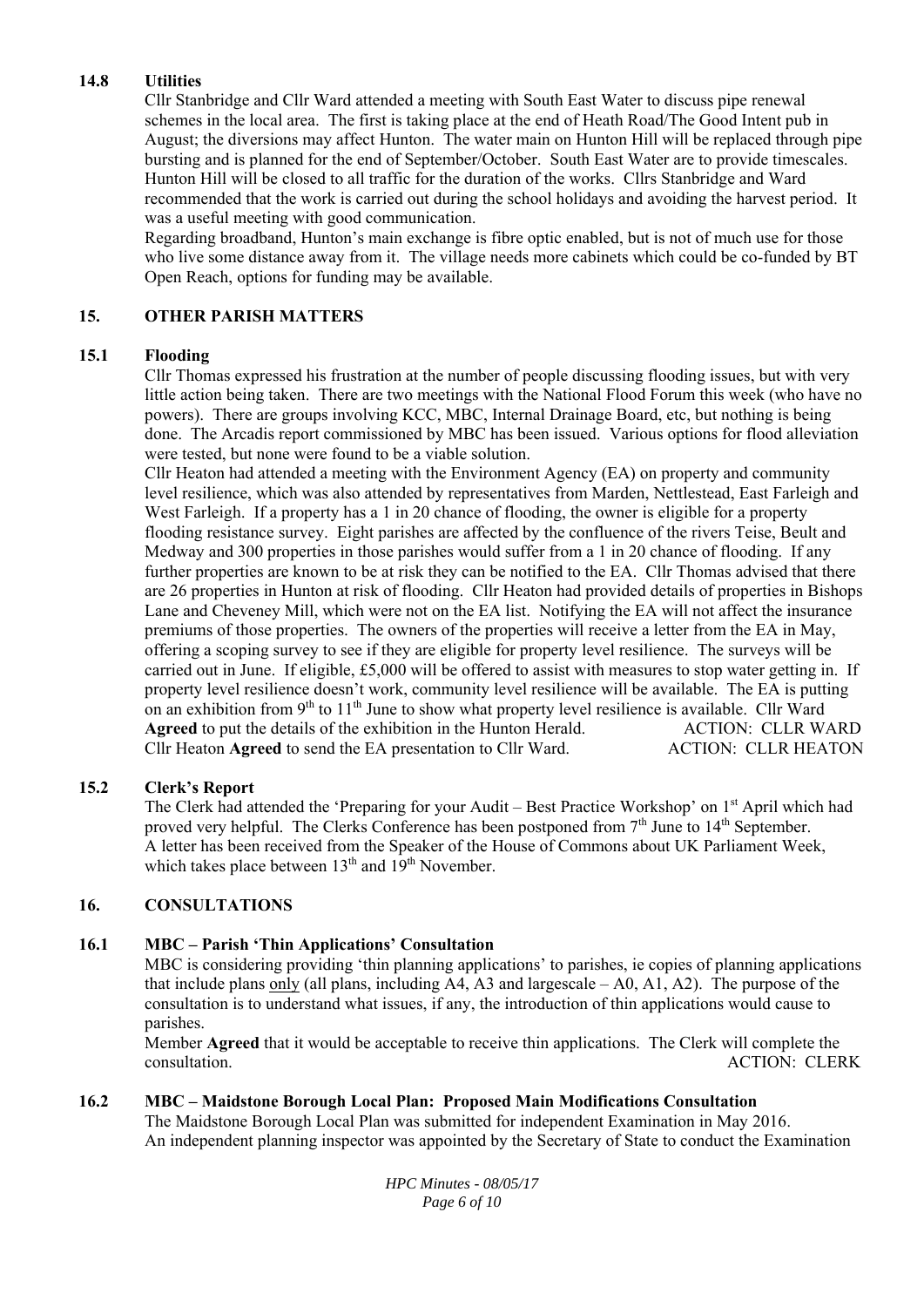with the purpose of deciding whether the Plan was 'sound'. A number of proposed Main Modifications to the Plan were compiled which the Inspector thinks will be needed. These have now been published for public consultation before he reaches his final conclusions on the Plan and the changes needed to it. Cllr Thomas is writing a response on behalf of CPRE. Members **Agreed** that no response should be provided as Hunton is not affected due to the modifications relating to policies rather than sites.

#### **16.3 Department for Transport – South Eastern Rail Franchise Public Consultation**

The consultation document sets out proposals to improve the train service on the South Eastern rail network. The consultation seeks views on the service now, as well as thoughts on how to improve it in the years to come. Members considered Question 12 - How far do you support, or oppose, reducing journey times to key destinations in Kent and East Sussex, by reducing stops at less well used intermediate stations to create hourly fast services?

Cllr Ward believes that the proposal to reduce the service makes no sense when so many houses are being built in Marden and Staplehurst. There is already a high-speed service from Ashford to London, so there is no need to make other services high-speed. Many people use the intermediate stations and want to retain those services.

Cllr Ward **Agreed** to draft a response to the consultation. ACTION: CLLR WARD

#### **17. FINANCE**

#### **17.1 Statement of Internal Control**

Members reviewed the Statement of Internal Control produced by the Clerk and **Agreed** that it could be signed and included with the year-end accounts. The Statement was signed by the Chairman and the Clerk.

#### **17.2 Annual Review of Effectiveness of Internal Audit**

In carrying out the Council's Annual Review, Members **Agreed** that:

- the Internal Auditor is independent of the Council, has no involvement in the financial decision making and is competent to carry out an effective audit of the Council's system of internal control;
- the review and scope of the internal audit adequately assesses the Council's internal controls and management of risk;
- they understand the importance of the relationship between the Internal Auditor and the Council;
- adequate preparations are made for the audit procedure; and
- reports received from the Internal and External Auditor are actioned when necessary.

#### **17.3 Internal Audit Report**

The Internal Auditor carried out the audit on 2<sup>nd</sup> May 2017 and has completed Section 4 of the Annual Return. The Internal Audit report has not been received yet, so will be considered at the next Parish Council meeting.

#### **17.4 Accounts 2016/17**

Members **Agreed** that the Council's Statement of Accounts should be approved. The Accounts were signed by the Chairman and the Clerk. The Chairman also signed the year-end cash book.

#### **17.5 Annual Return 2016/17**

#### **17.5.1 Section 1 – Annual Governance Statement**

Members considered the Annual Governance Statement contained in Section 1 on page 2 of the Annual Return and determined that the statements numbered 1 to 8 could all be answered "Yes" and statement number 9 should be answered "N/A". Members **Resolved** that the Annual Governance Statement be approved. Page 2 of the Annual Return was signed by the Chairman and the Clerk.

#### **17.5.2 Section 2 – Accounting Statements**

Members considered the Accounting Statements contained in Section 2 on page 3 of the Annual Return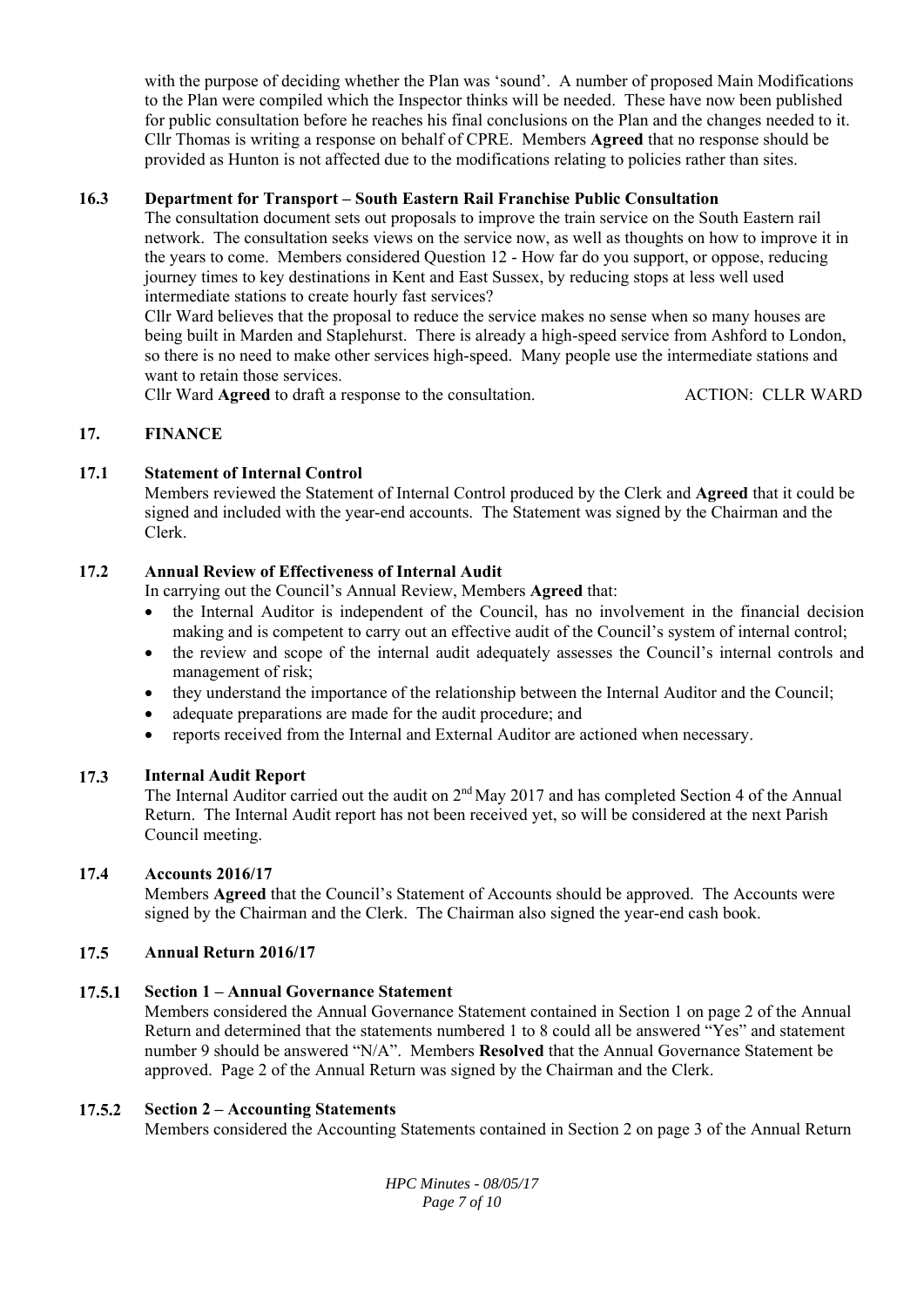and **Resolved** that they be approved. The Clerk had already signed page 3 of the Annual Return according to the requirements of the external auditor. It was signed by the Chairman.

#### **17.6 Budget Monitoring Reports**

Members considered reports showing the budget and actual figures for 2016/17; the budget for 2017/18 as discussed at the January 2017 Parish Council meeting; and receipts and payments for April 2017. The preliminary  $2016/17$  budget has been adjusted to include the precept of £25,000, remove the expenditure budget of £400 for a strimmer and increase the Parish Services Scheme income budget from £1,335 to £1,835 (as advised by MBC) – all agreed at the 26th January 2017 Extraordinary Council meeting. The dished channel had not been installed outside the school by the year end, so the £3,163 budget has been carried forward into the 2017/18 budget.

Members **Noted** the reports and **Approved** the changes to the budget for 2017/18.

#### **17.7 Income Received**

Members **Noted** the following income received since the last meeting:

| Village Hall Committee – FIT receipts                               | £197.01    |
|---------------------------------------------------------------------|------------|
| Maidstone Borough Council – Precept                                 | £25,000.00 |
| S Wyles – Cream Tea fund raiser (funds held on behalf of the HPPSC) | £225.00    |

Cllr Stanbridge reviewed and signed the bank reconciliation.

#### **17.8 Payments Made**

Members **Approved** the following payments made since the last meeting:

| $SO -$ Sharon Goodwin – Salary & office allowance – March | £431.61 |
|-----------------------------------------------------------|---------|
| Unity Trust Bank – Service charge                         | £18.00  |
| $300183 - C D$ Tregoning – Tree surgery (second part)     | £360.00 |
| $SO -$ Sharon Goodwin – Salary & office allowance – April | £431.61 |

#### **17.9 Cheques for Signature**

Members **Agreed** that the following payments be approved and the cheques were signed by Cllrs Stanbridge and Trought:

| $300184 - E. ON - Street lighting electricity$                                        | £9.39     |
|---------------------------------------------------------------------------------------|-----------|
| $300185$ – Robert Cox – Footpath hedge and verges maintenance                         | £495.00   |
| $300186 -$ King George's Field – Contribution for 2017/18                             | £6,000.00 |
| $300187 - KALC - Annual membership$ subscription / Preparing for Audit Workshop       | £334.90   |
| $300188$ – Hunton Parish Hall Cttee – Contribution towards running costs (first half) | £500.00   |
| 300189 - Sharon Goodwin - Travel expenses/Stationery                                  | £62.68    |
| 300190 – Kent County Playing Fields Association – Annual membership subscription      | £20.00    |
| 300191 – Kent County Council – Traffic Regulation Order                               | £1,200.00 |

#### **17.10 Bank Account Signatories**

Members **Agreed** to add Cllrs Ward and Lee to the list of authorised signatories for the Council's bank accounts. The Unity Trust Bank 'Changing your signatories' form was completed by all the signatories. To comply with the bank's requirements, Members **Resolved** that:

- the people named in the form will be authorised signatories on all accounts;
- instructions and changes will be given in line with the mandate;
- they are aware that Unity Trust Bank may not make any enquiries before acting on instructions given by any authorised signatory;
- they will notify Unity Trust Bank of any changes to the organisation in writing.

Members **Agreed** to remove Steve Wyles from the list of authorised signatories. The Unity Trust Bank 'Removal of signatory, user or corporate cardholder' form was completed. To comply with the bank's

> *HPC Minutes - 08/05/17 Page 8 of 10*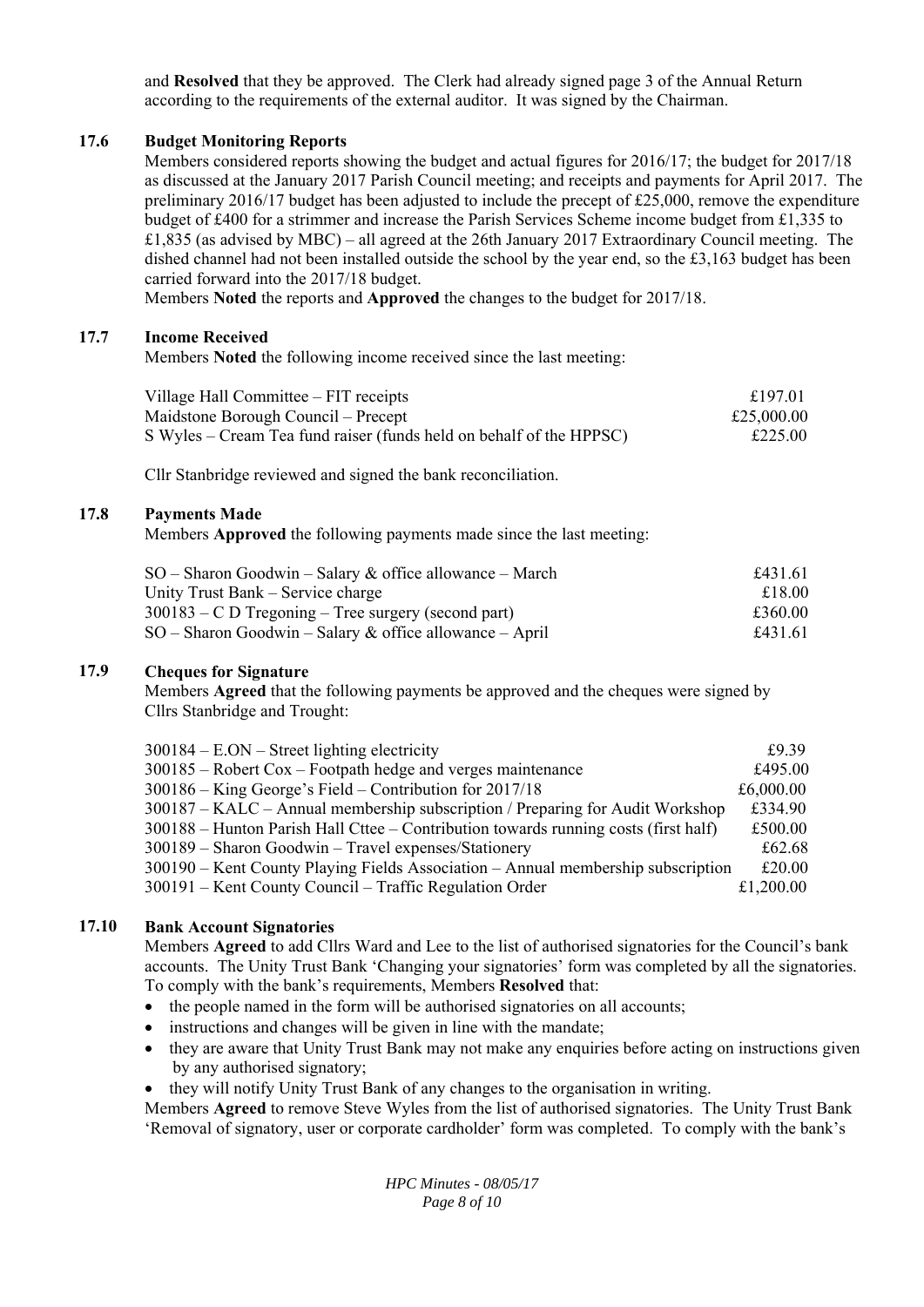requirements, Members **Resolved** that:

- the amendments to the Mandate for the operation of the bank accounts, payment instructions and banking services be approved and be provided to the Bank by persons authorised to do so in accordance with the Bank's procedures and the Mandate;
- the Bank is entitled to rely upon the amended Mandate until it receives a later Mandate amending it;
- the Bank will be notified in writing of any changes to the organisation as per the terms and conditions of the account.

#### **17.11 Parish Services Scheme**

The Parish Services Scheme 2016/17 year-end certificate has been completed by the Clerk to detail how the grant has been spent. Members **Approved** the certificate and authorised the Chairman to sign the form.

#### **18. PLANNING**

#### **18.1 Planning Applications**

The following planning applications were considered and recommendations made:

#### **18.1.1 Forsters Cottage, Water Lane** – 17/501544/FULL

Replacement of existing garage doors with two new windows together with minor internal alterations. Parish Council recommendation: No objection.

#### **18.1.2 Forsters Cottage, Water Lane** – 17/501545/LBC

Listed Building Consent for replacement of existing garage doors with two new windows together with minor internal alterations. Parish Council recommendation: No objection.

**18.1.3 1 Bishops House, Bishops Lane** – 17/501921/FULL Erection of an oak framed garden room to rear elevation. Parish Council recommendation: No objection.

## **18.1.4 1 Bishops House, Bishops Lane** – 17/501922/LBC Listed Building Consent for the erection of an oak framed garden room to rear elevation. Parish Council recommendation: No objection.

- **18.1.5**  Petty Hoo, Bishops Lane - 17/501881/FULL Demolition of existing outbuilding and construction of a garage with two parking bays, workshop and garden store. Parish Council recommendation: No objection.
- **18.1.6 Petty Hoo, Bishops Lane** – 17/501882/LBC Listed Building Consent for the demolition of existing outbuilding and construction of a garage with two parking bays, workshop and garden store. Parish Council recommendation: No objection.

## **18.1.7 Land South of Redwall Lane, Linton** – 16/508659/FULL Demolition of existing dwelling and erection of B8 warehouse building with ancillary offices, dock levellers, access, parking and landscaping including the creation of new woodland and attenuation pond. Additional documentation submitted. Parish Council recommendation: Refuse, as the additional information makes no difference to the Parish Council's original objections. There is no reference to any traffic other than HGVs and the suggested proposals could not be policed.

#### **18.1.8**  Hunton C of E Primary School, Bishops Lane – 14/504109/ADV

Advertisement consent for the installation of 2 no. non-illuminated metal pole mounted signs